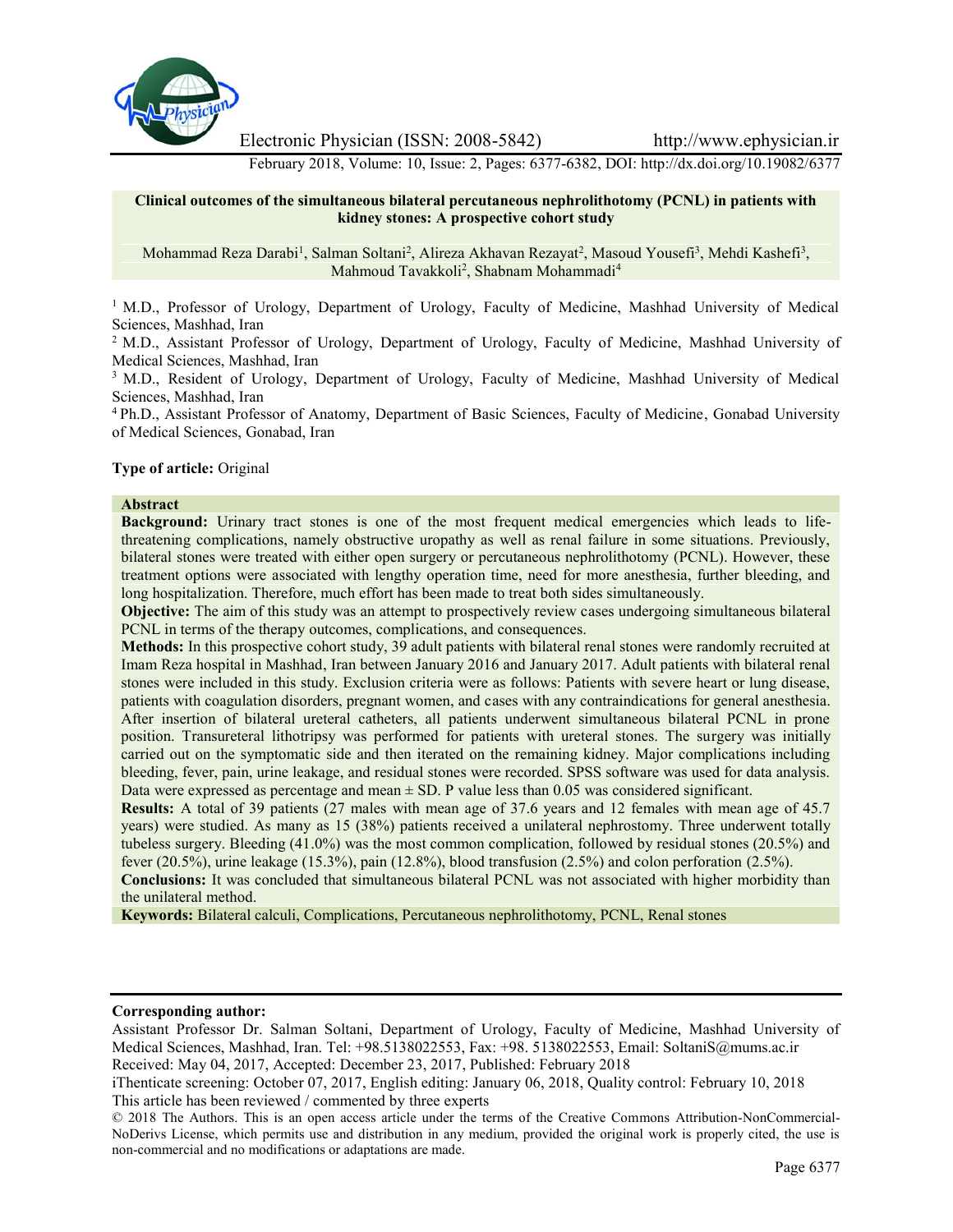## **1. Introduction**

Urinary tract stones (UTS) is well-known as the most common urological condition (1-3). Given the high incidence of the disease (about 12% in men and 7% in women), its treatment has drawn much attention across the world (1-3). UTSs can be either unilateral or bilateral. Of note, bilateral renal stones which has risk factors such as obstructions in urinary tract systems and metabolic disorders are associated with life-threatening complications such as obstructive uropathy and renal failure, hence, peculiar consideration of any immediate intervention is necessary (1, 4). Over the past years, the symptomatic side, or the side with larger stone burden did initially undergo the treatment of choice- open surgery or percutaneous nephrolithotomy (PCNL). Recently, the simultaneous bilateral PCNL is taken into account in an attempt to overcome the consequences of that condition, namely the lengthy operation time, more need of anesthesia, high risks of further bleeding, and long hospitalization (5-7). Considering a sharp drop in patient cost, shorter length of hospital stay, less need for sedative agents and blood transfusion, rapid return to normal life functioning and favor for the management of renal stones with large size, PCNL seems be safe, with fewer complications and less general anesthesia as compared to open surgery (8-10). Stone disease prevalence rate in Iran, a country of great variation in geography and climate, is  $5.7\%$ , and its incidence is  $145/100,000$  (11). In a study that was conducted in Taiwan, safety and efficacy of PCNL were investigated in patients with a mean age of 54.4 years. Stone free rate was 78.3%. Average length of hospitalization was 3.6 days and the need for blood transfusion was 2.4%. Fever in 104 patients and urosepsis in 13 patients were found. Congestive heart failure was observed in 1 patient and pneumomediastinum in 1 patient. In addition, pneumothorax in 2 patients, hydrothorax in 5 patients, hemothorax in 2 patients and pulmonary edema in 1 patient were reported (12). In another study, 10.9% of patients required a blood transfusion after PCNL. Postoperative fever was observed in 2.8% of cases (13). Efficacy and safety of simultaneous and stage PCNL as two methods of PCNL were investigated in other research. The results showed that 94.1% stone free rate was in the staged group and 92.3% in the simultaneous group. No severe complication was observed in all patients. Length of hospitalization and cost of treatment was more in the staged group than the simultaneous group (14). In a systematic review, outcome and efficacy of simultaneous bilateral percutaneous nephrolithotomy were investigated. Mean stone free rate was 92.4%. The mean operation time was 2 hours and 51 minutes. The mean hospitalization was 3.9 days. Average of complications was 23.4% and the most common complication was fever (15). The aim of this study was to determine the outcomes and complications of those cases undergoing simultaneous bilateral PCNL.

## **2. Material and Methods**

In this prospective cohort study, 39 patients with bilateral renal stones were recruited at Imam Reza hospital in Mashhad, Iran between January 2016 and January 2017, and underwent simultaneous bilateral PCNL. Adult patients with bilateral renal stones were included in this study. Exclusion criteria were as follows: patients with severe heart or lung disease, patients with coagulation disorders, pregnant women, and cases with any contraindications for general anesthesia. Of 41 patients with bilateral stones, two were excluded due to inaccessibility of the renal stones. Single stones in both kidneys were found in 32 patients. Seven patients showed incomplete staghorn stone in one kidney while two developed this type of stone bilaterally. Cases of urinary tract infection (UTI) were treated 48 hours before surgery based on the results of U/C and U/A. A 1g cefazolin plus 80 mg gentamicin for patients with no UTI. Under the induction of general anesthesia, two 5-Fr ureteral catheters with different colors were inserted at the start of the procedure after cystoscopy. In the presence of ureteral stones, TUL was initially carried out and subsequently, ureteral catheters were placed. Thereafter, all patients underwent simultaneous bilateral PCNL in prone position. The PCNL was first performed on the symptomatic side and on the other side subsequently. Tract was dilated to a diameter of 28- or 30- French Amplatz sheath under fluoroscopic control. When the PCNL was completed on one side, the same procedure was iterated on the remaining kidney. At the completion of the surgery, fluoroscopy was performed to ensure thorough removal of the stone fragments. Bilateral nephrostomy drainage was reserved for 21 patients. However, the urinary catheters were clamped for 4-6 hours and then removed upon the stage of transfer to the division. Demographic data, complications, success rate, undesirable effects, and possibility of open surgery were explored. Those with a prior renal stone surgery or pyeloplasty showed difficult percutaneous access in the routine dorsal approach to the stone, owing to scar and fibrous tissues. Thus, difficulty in tract dilatation was observed in these patients. Throughout PCNL, small stones were removed with forceps. This study was approved by the ethic committee of Mashhad University of Medical Sciences. SPSS software was used for data analysis. Data was expressed as percent and mean  $\pm$  SD. P value less than 0.05 was considered significant.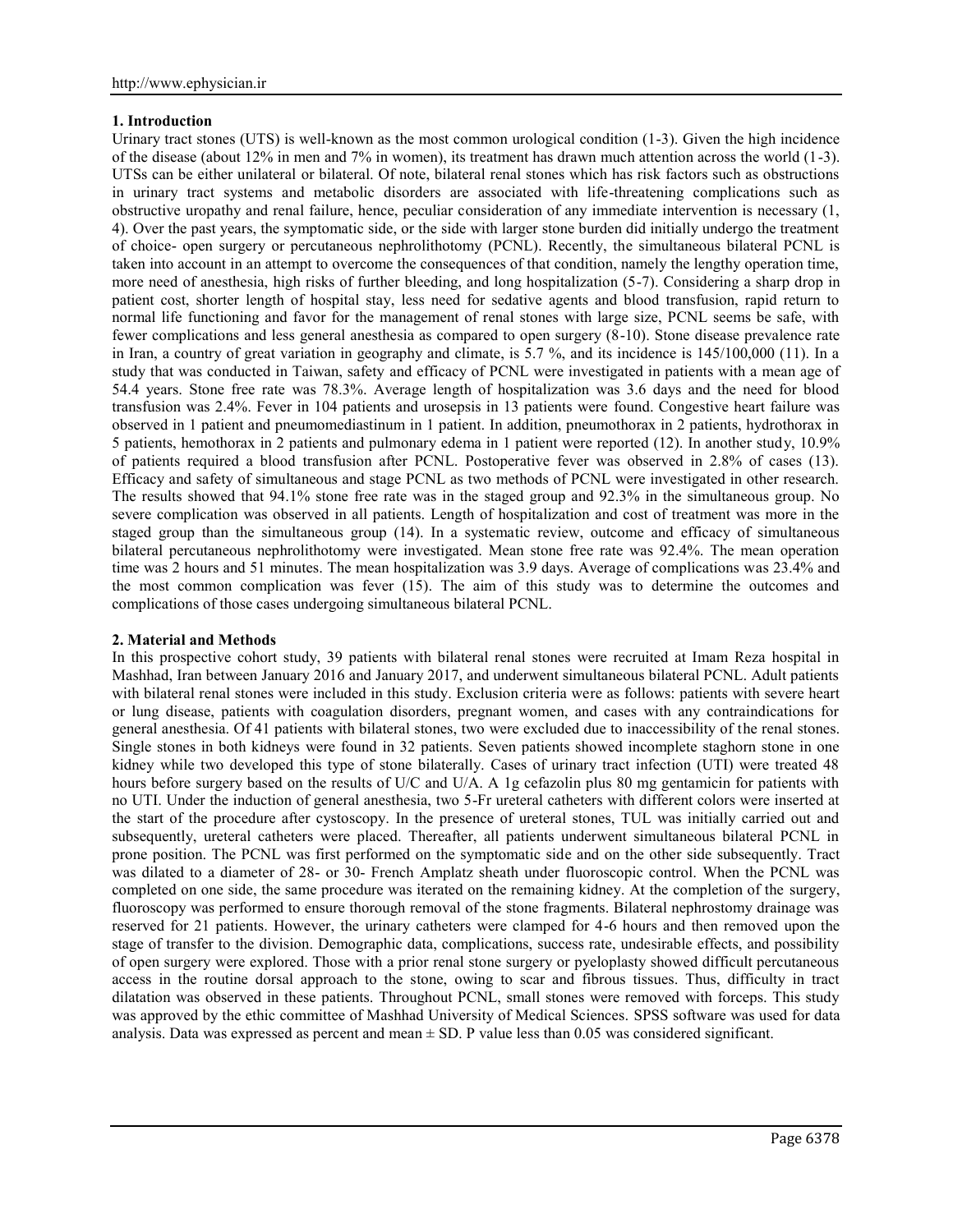## **3. Results**

## *3.1. General findings*

A total of 39 eligible patients was identified, with 27 (69%) males and 12 (31%) females. Age of patients was 41.07±19 years. Mean age in male patients was 37.6 years while the mean age in females was 45.3 years. On placing of a nephroscope, a pneumatic lithotripsy was used to break the stones in all patients. Three cases of obesity were observed (>100 kg). All steps of PCNL were performed under fluoroscopic guidance which was continued postoperatively. Patients were transferred to the division of urology and underwent a broad-spectrum antibiotic treatment (a combination of 1 gr cefazolin and 80 mg gentamicin every 8 hours) except for those with elevated serum levels of Cr. This antibiotic regimen was maintained following discharge for one month. As many as 19 cases had prior history of unilateral renal stone surgery, while three had previous stone removal on both sides. Moreover, there was only one patient who underwent unilateral pyeloplasty before PCNL. Sixteen patients had been treated with one or two extracorporeal shock wave lithotripsy (ESWL) sessions for the treatment of bilateral stones that failed to thoroughly remove the stones. Three patients with bilateral kidney stones had concurrent ureteral stones, thus, transureteral lithotripsy (TUL) was also conducted in such cases. Patients were matched in terms of age, sex, history of surgery, and drug use, which may have a confounding state. All patients were evaluated with laboratory tests including serum creatinine (Cr), blood urea nitrogen (BUN), fasting blood sugar (FBS), uric acid, potassium (K), sodium (Na), calcium (Ca) with a complete blood count (CBC) before the surgery. The levels of Cr, uric acid, Ca were also tested in the 24-hour urine sample. Metabolic causes had not been reported in any patient. Urinalysis (U/A) and urine culture (U/C) was carried out in all subjects. Ultrasound examination as well as CT scan were performed in eight patients before referral to our center. In cases of normal levels of Cr, an intravenous pyelogram (IVP) was used to evaluate renal anatomy and identify kidney stones. Two patients were examined by employing spiral CT scanning because of increased Cr levels between 2-2.5 mg/dl. In 15 patients, a nephrostomy catheter was inserted only on one side which was at risk of renal rupture or residual stones. Accordingly, a tubeless approach was adopted on the other side in these subjected. Of 39 patients, there were three cases of totally tubeless PCNLs who had no significant load of residual stone under nephroscopy. Following the PCNL surgery, patients were transferred to the recovery room, and ultrasound examination of kidney, ureter and bladder (KUB) was performed for all of them the following day. Stone particles were reported in eight subjects, half of whom with no clinical value. The other half underwent another ESWL. Those patients whose preoperative Cr levels were high, displayed a decrease on the first week after the surgery and a normal level during follow-up thereafter. Three patients reached the normal levels of Cr one month following the PCNL despite an initial increase in its serum levels on the first week. Stone free rates (SFR) was 79.56%. Mean operative time was 50 min (45-90 min).

# *3.2. Complications*

Bleeding (41.0%) was the most common complication of simultaneous bilateral percutaneous nephrolithotomy, followed by residual stone (20.5%) and fever (20.5%), as shown in Table 1. Seventeen patients required another PCNL one month after the bilateral PCNL. In patients presenting bleeding, they were advised rest and fluid administration. Blood transfusion was prescribed in one subject and then completed with rest, painkillers and additional protective and supportive actions. We encountered six cases of urine leakage around the nephrostomy tube, which was improved by applying conservative treatment. Two of whom, for instance, received the insertion of a double-J catheter. One week after the PCNL, five patients developed pain as well as abdominal sensitivity that underwent renal ultrasonography. The results presented a mere urinoma, which was recovered with medical treatment besides sonographic control. Colon perforation occurred in one case on the right side. Following the removal of the nephrostomy tube, fecal egression was noticed around the nephrostomy area. Therefore, a double-J catheter was used and drainage catheters remained in fistula. The patient was ordered to be NPO for 5 consecutive days along with broad-spectrum antibiotics and surgery consultation. When the intestinal fistula closed, the patients were later discharged in good condition. One month later, a double-J catheter was removed. Cases of significant residual stones were treated with ESWL one month after the PCNL. Three days following hospital discharge, two presented with colic pains caused by residual stones that had entered the ureter. In these cases, they underwent TUL as well as double-J catheter placement. Regular diet was commenced for all patients after the PCNL. On day 2 following the surgery, they were discharged while their nephrostomy catheter was brought out. Similarly, the ureteral catheters were removed on day 3. Patients undergoing bilateral tubeless PCNL were discharged following the day of surgery. On the next day, their ureteral catheters were removed. It has been found that the mean duration of hospitalization of patients undergoing bilateral PCNL with nephrostomy tube placement was two days, which reduces to one day in tubeless cases.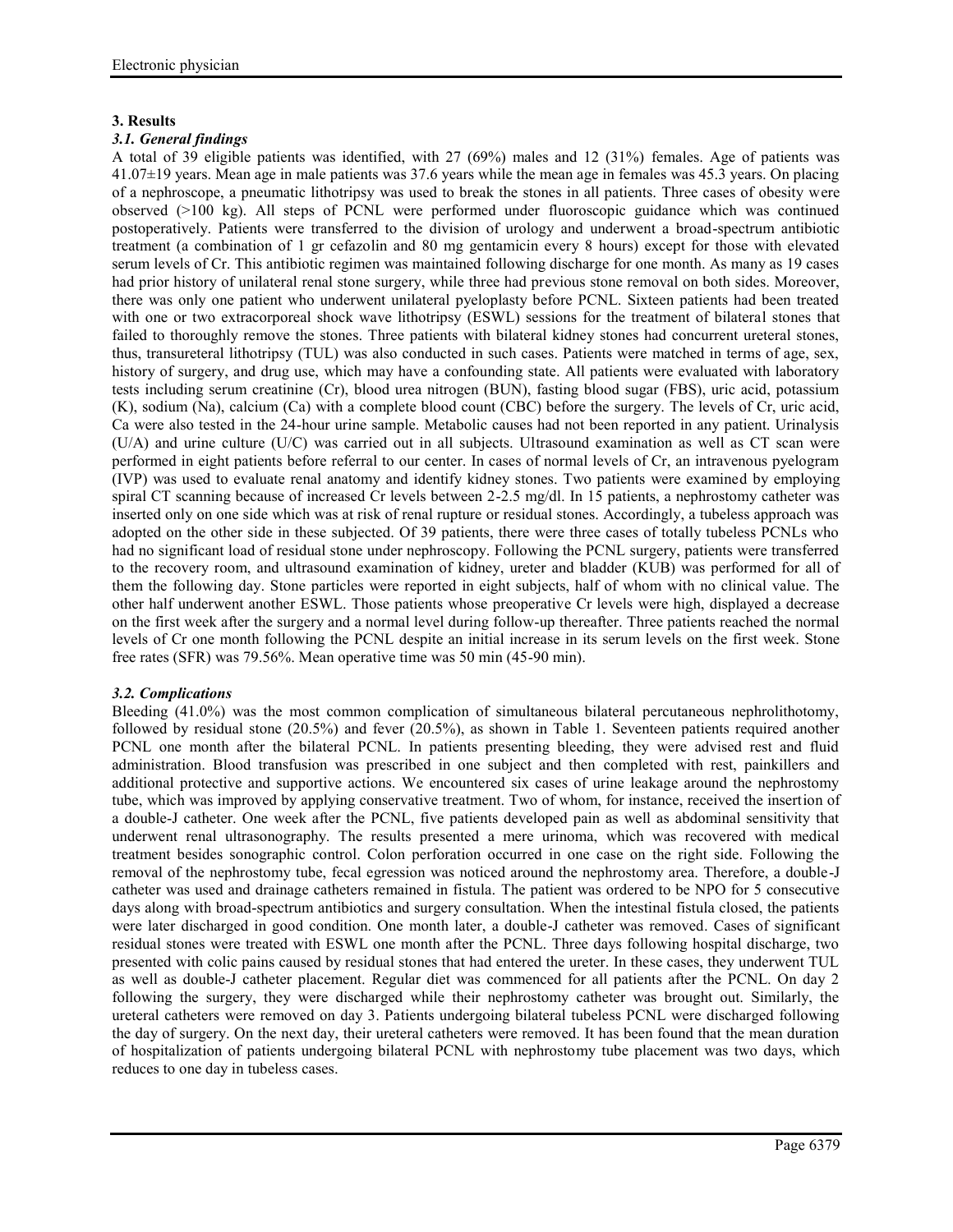| Complications                | Patients (n=39), $n$ (%) |
|------------------------------|--------------------------|
| Fever                        | 8(20.5)                  |
| Urosepsis                    |                          |
| Stricture                    |                          |
| Pain                         | 5(12.8)                  |
| Urine leakage                | 6(15.3)                  |
| Residual stone               | 8(20.5)                  |
| Bleeding                     | 16(41.0)                 |
| <b>Blood</b> transfusion     | 1(2.5)                   |
| Colon perforation            | 1(2.5)                   |
| Drop hemoglobin              |                          |
| Hematuria                    |                          |
| Cardiovascular complications |                          |
| Pulmonary complications      |                          |

**Table 1.** Frequency of complications of simultaneous bilateral percutaneous nephrolithotomy

#### **4. Discussion**

Our findings indicated that 38% of patients received a unilateral nephrostomy. Three underwent totally tubeless surgery. Residual stones were not found in 31 cases. Half of residual stones lacked clinical value and four patients were treated with an additional extracorporeal shock wave lithotripsy session. Urine leakage occurred in the nephrostomy area in 6 patients. One patient suffered from colon perforation on the right side. Blood transfusion was required in one case. Three patients had slightly elevated levels of Cr after surgery, which was followed by a normal level. This was reported by previous studies, as well. For example, in a study from Pakistan by Shaikh, one out of 10 patients showed an increase in serum Cr levels that returned to normal at follow-up (16, 17). Moreover, this review identified 8 cases with residual stones, of which only four were of clinical value and considered the need for another ESWL; to put it differently, the stone-free rate was approximately 79.56%. Several studies revealed different percentages in this regard (12-15, 20). In this study, only one was found with colon perforation and fistula that resolved with the insertion of a urethral catheter and conservative treatment. Similarly, Multescu et al. observed a case of fistula in 6 patients who could be managed by means of conservative treatment (16). The incidence of non significant bleeding was  $41\%$  in this study. One patient (2.5%) required blood transfusions, which was consistent with the findings of Dushinsky et al. (3%) yet a far cry from the findings of Silverstein et al. (38.6%) (18, 19). In a study that was conducted in Taiwan, safety and efficacy of PCNL were investigated in patients with mean age of 54.4 years. Stone free rate was 78.3%. Average length of hospitalization was 3.6 days and the need for blood transfusion was 2.4%. Fever in 104 patients and urosepsis in 13 patients were found. Congestive heart failure was observed in 1 patient and pneumomediastinum in 1 patient. In addition, pneumothorax in 2 patients, hydrothorax in 5 patients, hemothorax in 2 patients and pulmonary edema was reported in 1 patient (12). In our study, urosepsis, cardiovascular and pulmonary complications were not observed. Stone free rate was 79.56% and the need for blood transfusion was 2.56%. Fever was observed in 8 patients. In another study in China, 10.9% of patients required blood transfusion after PCNL. Postoperative fever was observed in 2.8% of cases (13). Our findings showed need for blood transfusion in 2.56% and postoperative fever in 20.51%. In another study in China, efficacy and safety of simultaneous and stage PCNL as two methods of PCNL were compared in 102 patients. The results showed that a 94.1% stone free rate was in the staged group and 92.3% in the simultaneous group. No severe complication was observed in all patients. Length of hospitalization and cost of treatment was more in the staged group than in the simultaneous group (14). In a study in India, tubeless simultaneous bilateral percutaneous nephrolithotomy was performed in 85 patients with an average age of 45.7 years. Average size of stones was 299 mm2. The success rate was 95.2% and mean drop hemoglobin was 1.11gm per patient and 10.5% required blood transfusion. The mean hospitalization was 69.6 hours. Complications included urosepsis, kidney damage that lead to dialysis, pneumonia and hydrothorax (20). In our cases, the reduction of hemoglobin 1.41 g/l was observed. Need for blood transfusion was 2.56%. Pulmonary complications, kidney damage and urosepsis were not observed and the hospitalization was lower than this study. In a systematic review, outcome and efficacy of simultaneous bilateral percutaneous nephrolithotomy were investigated. Mean stone free rate was 92.4%. The mean operation time was 2 hours and 51 minutes. The mean hospitalization was 3.9 days. Average complications percentage was 23.4% and the most common complication was fever (15). In our study, hospitalization and mean operative time was lower than in this research. Moreover, the most common complication was low bleeding. However, these studies included a limited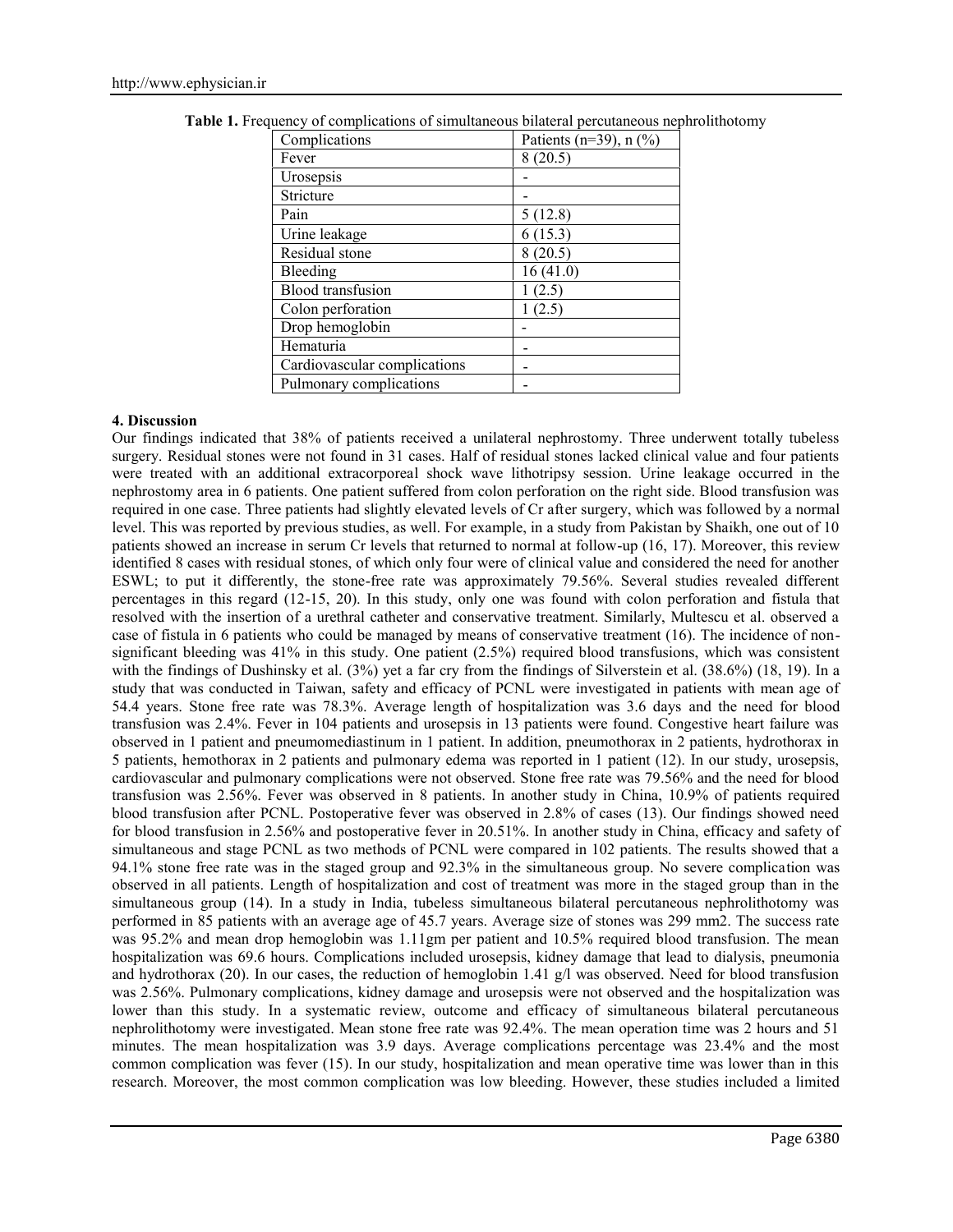number of patients and may require longer follow-up periods to better determine the strengths or limitations of each procedure.

### **5. Conclusions**

Simultaneous bilateral PCNL may not be associated with increased morbidity than the unilateral method. Patients with bilateral stones who cannot undergo the unilateral or bilateral ESWL, or the ESWL failed to be successful, are advised to consider simultaneous bilateral PCNL. However, they should be fully informed of the procedure and any possible complications. In this study, we came to the conclusion that the simultaneous bilateral PCNL did not show inconsistent outcomes after careful monitoring of the symptoms, complications, and postoperative results. To sum up, patients afflicted with bilateral stones should be treated with other minimally invasive procedures; as decisive treatment, the simultaneous bilateral PCNL is recommended as showing the same risk of complication as the unilateral PCNL.

#### **Acknowledgments:**

The authors thank staff members of the Urology Department of the Medical School at the University of Mashhad, Iran.

#### **Conflict of Interest:**

There is no conflict of interest to be declared.

#### **Authors' contributions:**

All authors contributed to this project and article equally. All authors read and approved the final manuscript.

#### **References:**

- 1) Leslie SW, Bhimji SS. Calculi, Renal. StatPearls. Treasure Island FL: StatPearls Publishing LLC. 2017. PMID: 28723043.
- 2) Raheem OA, Khandwala YS, Sur RL, Ghani KR, Denstedt JD. Burden of Urolithiasis: Trends in Prevalence, Treatments, and Costs. Eur Urol Focus. 2017; 3(1): 18-26. doi: 10.1016/j.euf.2017.04.001. PMID: 28720363.
- 3) Arrabal-Martín M, Cano-García MC, Arrabal-Polo MÁ, Dominguez-Amillo A, Canales-Casco N, de la Torre-Trillo J, et al. Etiopathogenic factors of the different types of urinary litiasis. Archivos espanoles de urologia. 2017; 70(1): 40-50. PMID: 28221141.
- 4) Stoller ML, Bolton DM. Urinary stone disease. IN: Emil A Tanagho, Jack W McAninch, Smiths General Urology. 15th editin. McGraw-Hill. Middle East edition, Lebanon. 2000; 291-320.
- 5) Lingeman JE, Lifshitz DA, Evan AP. Surgical management of urinary lithiasis. Campblle Urology. 8th ed. Philadelphia-Pennsylvania: Saunders, 2002; 4: 3362-96.
- 6) Al-Kohlany KM, Shokeir AA, Mosbah A, Mohsen T, Shoma AM, Eraky I, et al. Treatment of complete staghorn stones: a prospective randomized comparison of open surgery versus percutaneous nephrolithotomy. J Urol. 2005; 173(2): 469-73. doi: 10.1097/01.ju.0000150519.49495.88. PMID: 15643212.
- 7) Holman E, Khan AM, Pasztor I, Tóth C. Simultaneous bilateral compared with unilateral percutaneous nephrolithotomy. BJU Int. 2002; 89: 334-8. doi: 10.1046/j.1464-4096.2001.01521.x. PMID: 11872019.
- 8) Wang CJ, Chang CH, Huang SW. Simultaneous bilateral tubeless percutaneous nephrolithotomy of staghorn stones: a prospective randomized controlled study. Urol Res. 2011; 39(4): 289-94. doi: 10.1007/s00240-010-0342-x. PMID: 21161650.
- 9) Preminger GM, Assimos DG, Lingeman JE, Nakada SY, Pearle MS, Wolf JS Jr. Chapter 1: AUA guideline on management of staghorn calculi: diagnosis and treatment recommendations. J Urol. 2005; 173(6): 1991- 2000. doi: 10.1097/01.ju.0000161171.67806.2a. PMID: 15879803.
- 10) Ganpule AP, Vijayakumar M, Malpani A, Desai MR. Percutaneous nephrolithotomy (PCNL) a critical review. Int J Surg. 2016; 36: 660-4. doi: 10.1016/j.ijsu.2016.11.028. PMID: 27856356.
- 11) Pourmand G, Pourmand B. Epidemiology of Stone Disease in Iran. In Urolithiasis. Springer London. 2012: 85-7. doi: 10.1007/978-1-4471-4387-1\_11.
- 12) Lai WH, Jou YC, Cheng MC, Shen CH, Lin CT, Chen PC, et al. Tubeless percutaneous nephrolithotomy: Experience of 1000 cases at a single institute. Urological Science. 2017; 28(1): 23-6. doi: 10.1016/j.urols.2016.04.004.